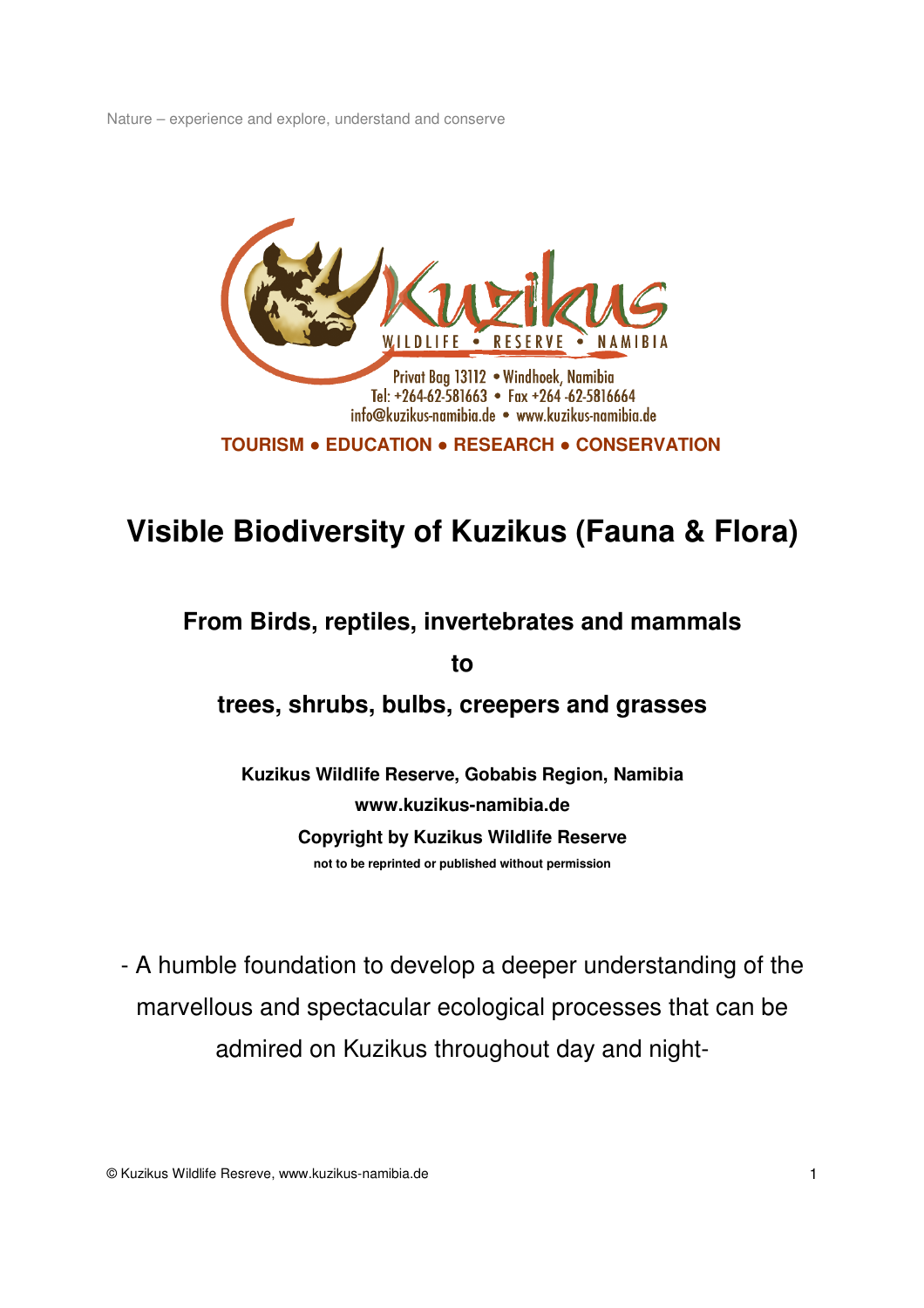## **BIRDS**

(Bird Sightings by BRinK Conservationists: 2008 - 2010)

 **Grey Heron** Ardea cinerea (Bloureier) **Cattle Egret** *Bubulcus ibis* (Bosluisvoel) **Little Egret** Egretta garzetta (Kleinwitreier) **Spur-Winged Goose** Plectropterus gambensis (Wildermakou) **Lappet-Faced Vulture** Torgos tracheliotus (Swartaasvoel) **Cape Vulture** Gyps coprtheres (Kransaasvoel) **African White-Backed Vulture** Gyps africanus (Witrugaasvoel) **Bateleur** Terathopius ecaudatus (Berghaan) **Brown-Snake Eagle** Circaetus cinereus (Bruinslangarend) **Black-Breasted Snake Eagle** Circaetus gallicus (Swartborsslangarend) **Steppe Eagle** Aquila nipalensis (Steppe-arend) **Tawny Eagle** Aquila rapax (Roofarend) **Wahlberg's Eagle** Aquila wahlbergi (Bruinarend) **Martial Eagle** Polemaetus bellicosus (Breekoparend) **Booted Eagle** Hieraaetus pennatus (Wergarend) **Steppe Buzzard** *Buteo buteo* (Bruinjakkalsvoel) **Pale-Chanting Goshawk** Melierax caorus (Bleeksingvalk) **Black Kite** Milvus migrans (Swartwou) **Yellow-Billed Kite** Milvus aegyptius (Geelbekwou) **Black-Shouldered Kite** Elanus caeruleus (Blouvalk) **Pygmy Falcon** Polihierax semitorquatus (Dwergvalk) **Gabar Goshawk** Micronisus gabar (Kleinsingvalk) **Little-Banded Goshawk** Accipiter badius (Gebande Sperwer) **Little Sparrowhawk** Accipiter minullus (Kleinsperwer) **Lanner Falcon** Falco biarmicus (Edelvalk) **Red-Necked Falcon** Falco chicquera (Rooinekvalk) **Grey Kestrel** Falco ardosiaceus (Donkergrysvalk) **Red-Footed Falcon** Falco vespertinus (Westelike Rooipootvalk) **Rock Kestrel Falco tinninculus (Kransvalk) Lesser Kestrel** Falco naumanni (Kleinrooivalk) **Greater Kestrel** Falco rupicoloides (Grootrooivalk) **Secretary Bird** Sagittarius serpentarius (Sekretarisvoel) **Red-Billed Francolin** Francolinus adspersus (Rooibekfisant) **Common Peafowl Pavo cristatus (Pou) Helmeted Guineafowl** Numida meleagris (Gewone Tarentaal) **Ostrich** *Struthio camelus* (Volstruis) **Kurrichane Buttonquail** Turnix sylvatica (Bosveldkwarteltjie) **Kori Bustard** Ardeotis kori (Gompou) **Red-Crested Korhaan** Eupodotis ruficrista (Boskorhaan) **Northern Black Korhaan** Eupodotis afraoides (Witvlerkswartkorhaan) **Three-Banded Plover** Charadrius tricollaris (Driedandstrandkiewiet)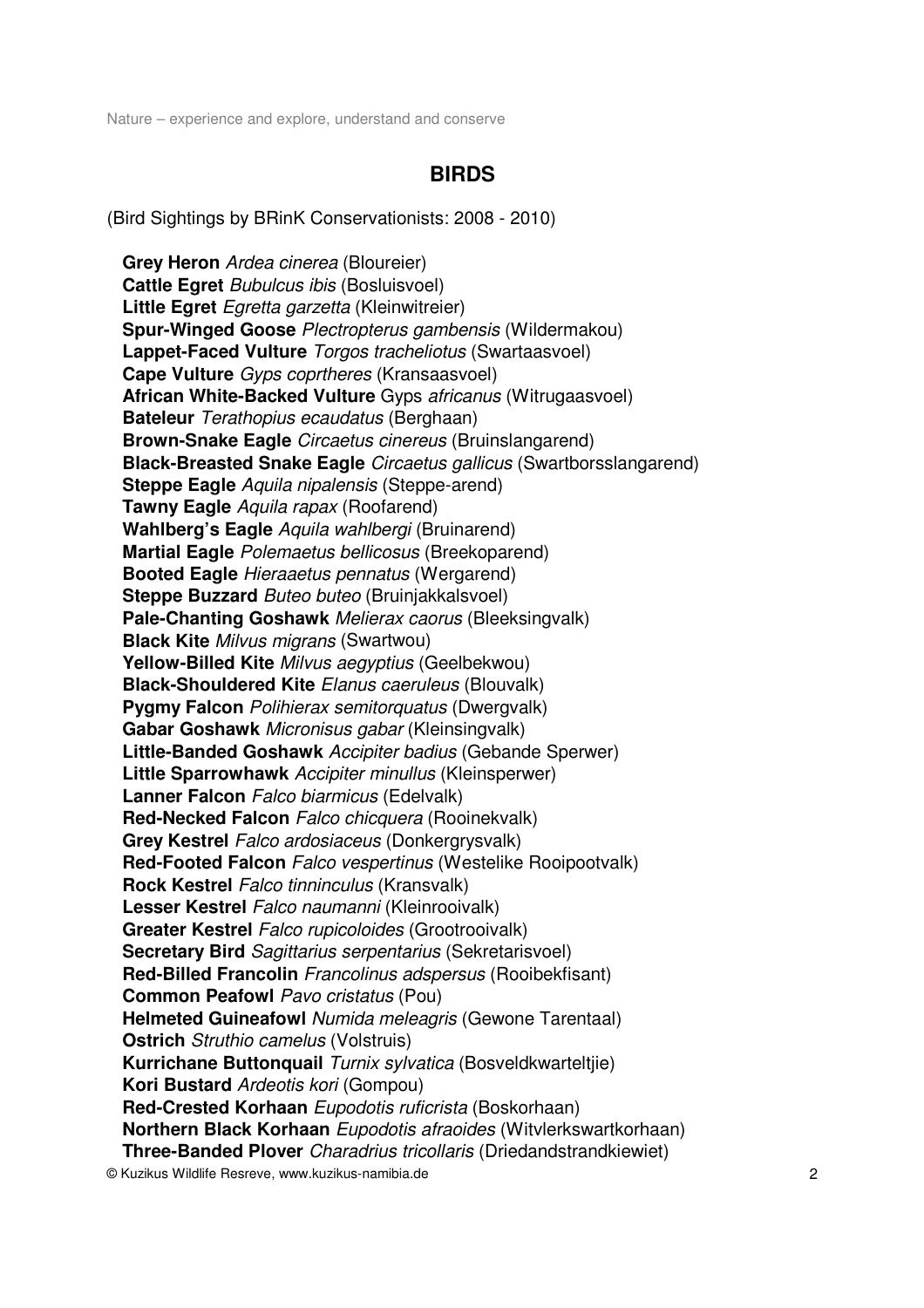**Crowned Plover** Vanellus coronatus (Kroonkiewiet) **Spotted Dikkop** *Burhinus capensis* (Dikkop) **Double-Banded Courser** Smutsornis africanus (Dubbelbanddrawwertjie) **Burchell's Courser** Cursorius rufus (Bloukopdrawwertjie) **Temminck's Courser** Cursorius temminckii (Trekdrawwertjie) **Burchell's Sandgrouse** Pterocles burchelli (Gevlekte Sandpatrys) **Rock Pigeon** Columba guinea (Kransduif) **Cape-Turtle Dove** Streptopelia capicola (Gewone Tortelduif) **Laughing Dove** Streptopelia senegalensis (Rooiborsduifie) **Namaqua Dove** Oena capensis (Namakwaduifie) **African Cuckoo** Cuculus gularis (Afrikaanse Koekoek) **Black Cuckoo** Cuculus clamosus (Swartkoekoek) **Jacobin Cuckoo** Clamator jacobinus (Bontnuwejaarsvoel) **Great-Spotted Cuckoo** Clamator glandarius (Gevlekte Koekoek) **Deiderik Cuckoo** Chrysococcyx caprius (Diederikkie) **Giant-Eagle Owl** Bubo lacteus (Reuse Ooruil) **Spotted-Eagle Owl** Bubo africanus (Gevlekte Ooruil) **Barn Owl** *Tyto alba* (Nonnetjie-uil) Pearl-Spotted Owl *Glaucidum perlatum* (Witkoluil) **White-Faced Owl** *Otus leucotis* (Witwanguil) **Rufous-Cheeked Nightjar** Caprimulgus rufigena (Rooiwangnaguil) **Pennant-Winged Nightjar** Macrodipteryx vexillarius (Wimpelvlerknaguil) **European Swift** Apus apus (Europese Windswael) **Little Swift** Apus affinis (Kleinwindswael) **White-Rumped Swift** Apus caffer (Witkruiswindswael) **Red-Faced Mousebird** Urocolius indicus (Rooiwangmuisvoel) **White-Backed Mousebird** Colius colius (Witkrusmuisvoel) **Grey-Hooded Kingfisher** Halcyon leucocephala (Gryskopvisvanger) **Brown-Hooded Kingfisher** Halcyon albiventris (Bruinkopvisvanger) **European Bee-eater** Merops apiaster (Europese Byvreter) **Swallow-Tailed Bee-eater** Merops hirundineus (Swaelstertbyvreter) **White-Fronted Bee-eater** Merops bullockoides (Rooikeelbyvreter) **Lilac-Breasted Roller** Coracias caudate (Gewone Troupant) **Purple Roller** Coracias naevia (Groottroupant) **European Roller** Coracias garrulous (Europese Troupant) **Grey Hornbill** Tockus nasutus (Grysneushoringvoel) **Yellow-Billed Hornbill** Tockus leucomelas (Geelbekneushoringvoel) **Red-Billed Woodhoopoe** Phoeniculus damarensis (Gewone Kakelaar) **Greater Scimitarbill** Rhinopomastus cyanomelas (Swartbekkakelaar) **African Hoopoe** Upupa Africana (Afrikaanse Hoephoep) **Greater Honeyguide** Indicator indicator (Grootheuningwyser) **Acacia Pied Barbet** Tricholaema leucomelas (Bonthoutkapper) **Golden-Tailed Woodpecker** Campethera albingoni (Goudstertspeg) **Cardinal Woodpecker** Dendropicos fuscescens (Kardinaalspeg) **Bearded Woodpecker** Thripias namaquus (Baardspeg)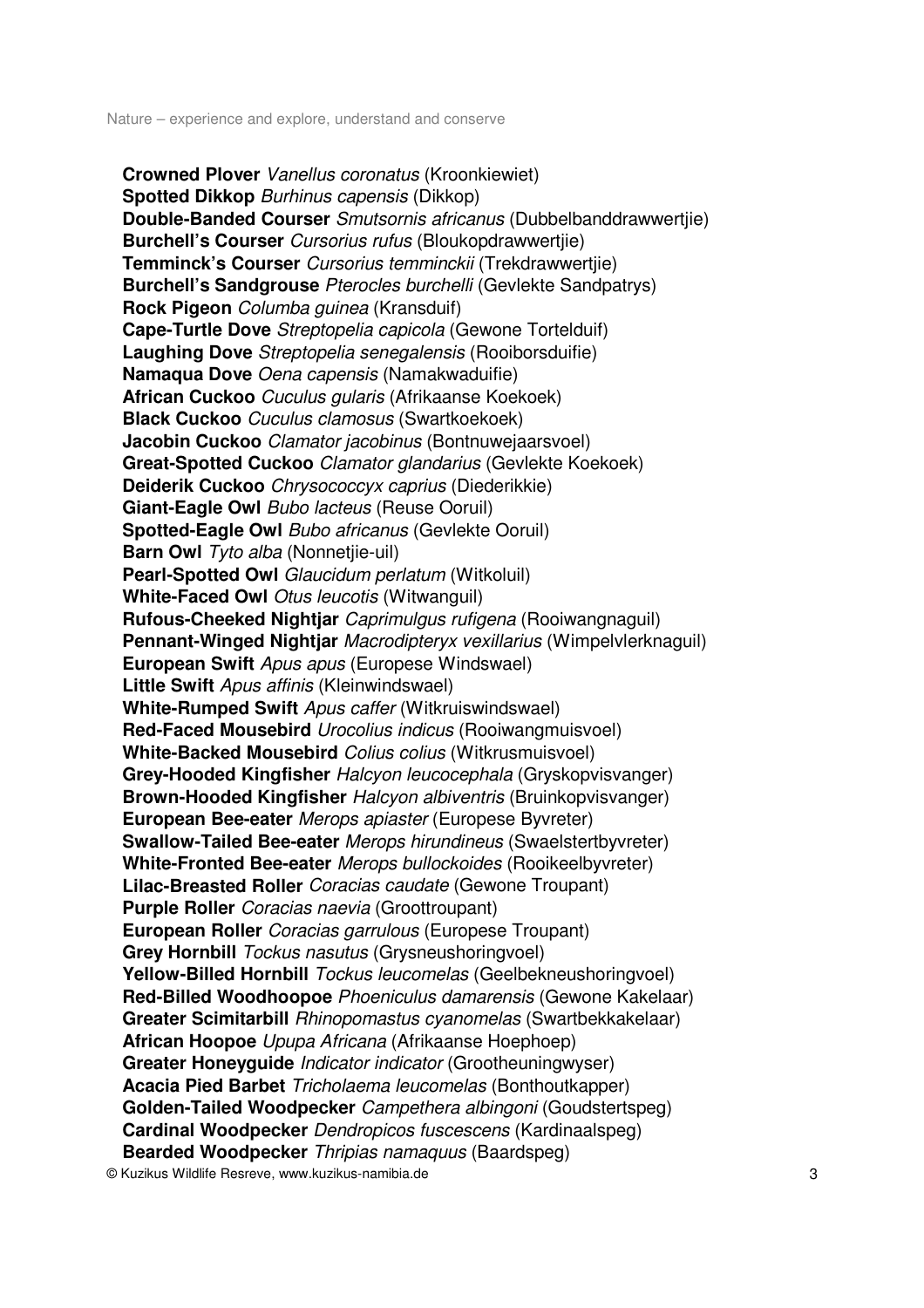© Kuzikus Wildlife Resreve, www.kuzikus-namibia.de 4 **Clapper Lark** Mirafra apiata (Hoeveldklappertjie) **Rufous-Naped Lark** Mirafra Africana (Rooineklewerik) **Sabota Lark** Mirafra sabota (Sabotalewerik) **Fawn-Coloured Lark** Mirafra afracanoides (Vaalbruinlewerik) **Monotonous Lark** Mirafra passerine (Bosveldlewerik) **Stark's Lark** Spizocorys starki (Woestynlewerik) **Chestnut-Backed Finchlark** Eremopterix leucotis (Rooiruglewerik) **Grey-Backed Finchlark** Eremopterix verticallys (Grysruglewerik) **Spike-Heeled Lark** Chersomanes albofasiata (Vlaktelewerik) **Greater-Striped Swallow** Hirundo cucullata (Grootstreepswael) **South African Cliff Swallow** Hirundo spilodera (Familieswael) **European Swallow** Hirundo rustica (Europese Swael) **Rock Martin** Hirundo fuligula (Kransswael) **Fork-Tailed Drongo** Dicrurus adsimilis (Mikstertbyvanger) **Grassveld Pipit** Anthus cinnamomeus (Gewone Koester) **Ashy Tit** Parus cinerascens (Acaciagrysmees) **Southern Pied Babbler** Turdoides bicolor (Witkatlagter) **African Red-Eyed Bulbul** Pycnonotus nigricans (Afrikaanse Rooioogtiptol) **Groundscraper Thrush** Turdus litsitsirupa (Gevlekte Lyster) **Familiar Chat** Cercomela familiaris (Gewone Spekvreter) **Capped Wheatear** Oenanthe pileata (Hoeveldskaapwagter) **Southern Anteating Chat** Myrmecocichla formicivora (Suidelike Swartpiek) **Kalahari Robin** Erythropygia paean (Kalahariwipstert) **Willow Warbler** Phylloscopus trochilus (Hofsanger) **Icterine Warbler** *Hippolais icterina* (Spotvoel) **Olive-Tree Warbler** Hippolais olivetorum (Olyfboomsanger) **Cape-Penduline Tit** Anthoscopus minutus (Kaapse Kapokvoel) **Yellow-Bellied Eremomela** Eremomela icteropygialis (Geelpensbossanger) **Fairy Flycatcher** Stenostira scita (Feevlieevanger) **Chestnut-Vented Tit Babbler** Parisoma subcaeruleum (Bosveldtjieriktik) **Long-Billed Crombec** Sylvietta rufescens (Bosveldstompstert) **Desert Cisticola** Cisticola aridulus (Woestynklopkloppie) **Rattling Cisticola** Cisticola chiniana (Bosveldtinktinkie) **Rufous-Eared Warbler** Malcorus pectorallis (Rooioorsanger) **Black-Chested Prinia** Prinia flavicans (Swartbandlangstertjie) **Spotted Flycatcher** Muscicapa striata (Europese Vlieevanger) **Chat Flycatcher** Melaenornis infuscatus (Grootvlieevanger) **Marico Flycatcher** Melaenornis mariquensis (Maricovlieevanger) **Pririt Batis** *Batis pririt* (Priritbosbontokkie) **Crimson-Breasted Shrike** Laniarius atrococcineus (Rooiborslaksman) **Red-Backed Shrike** Lanius collurio (Rooiruglaksman) **Lesser-Grey Shrike** Lanius minor (Gryslaksman) **Common Fiscal Shrike** Lanius collaris (Gewone Fiskaallaksman) **Black-Crowned Tchagra** Tchagra senegala (Swartkroontjagra) **White-Crowned Shrike** Eurocephallus anguitimens (Kremetartlaksman)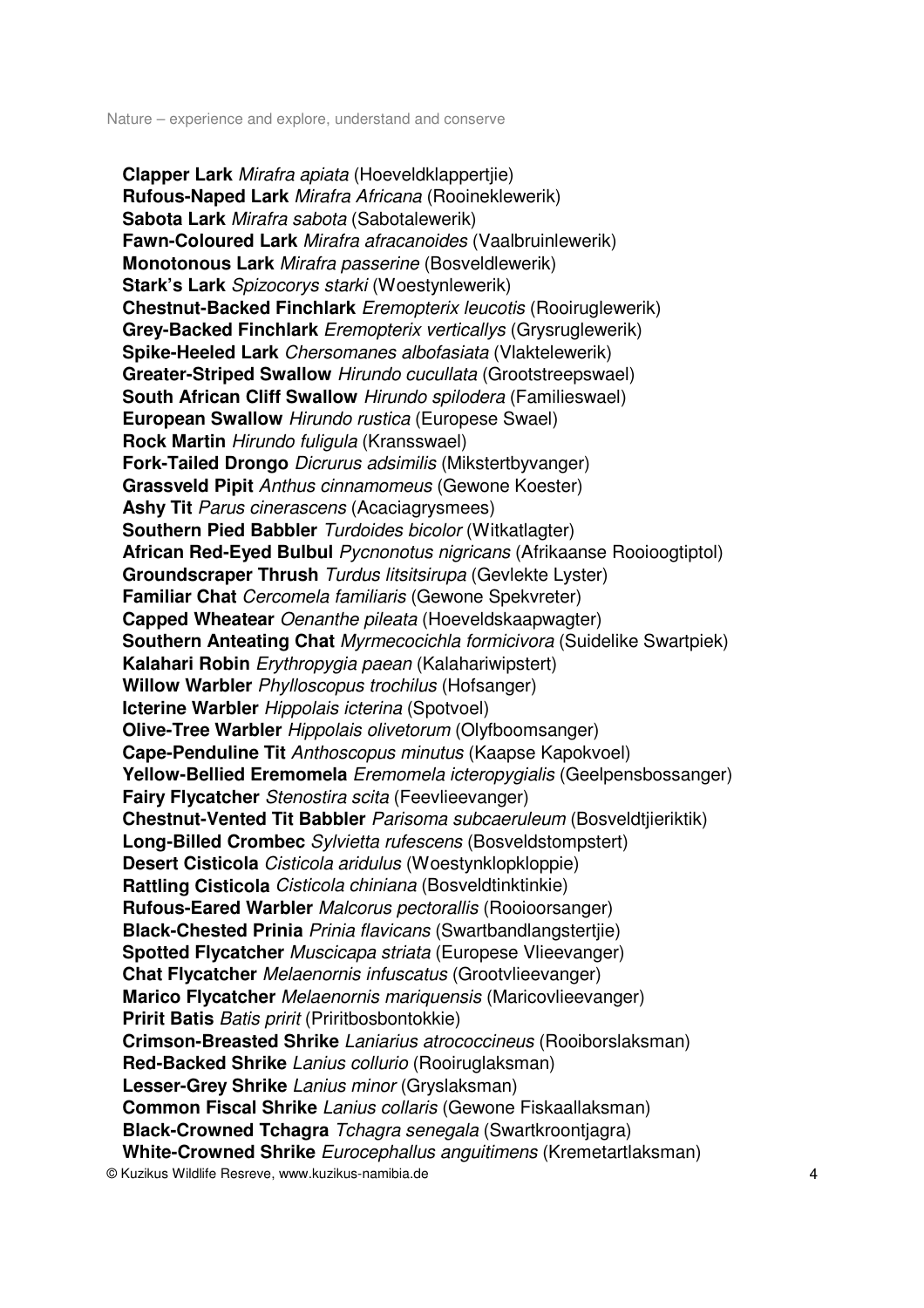**Brubru** Nilaus afer (Bontroklaksman) **Glossy Starling** Lamprotornis nitens (Kleinglansspreeu) **Burchell's Starling** Lamprotornis australis (Grootglansspreeu) **Wattled Starling** Creatophora cinerea (Lelspreeu) **Red-Billed Oxpecker** Buphagus erythrorhynchus (Rooibekrenostervoel) **Marico Sunbird** Nectarinia mariquensis (Maricosuikerbekkie) **Dusky Sunbird** Nectarinia fusca (Namakwasuikerbekkie) **Great Sparrow** Passer motitensis (Grootmossie) **House Sparrow** Passer domesticus (Huismossie) **Cape Sparrow** Passer melanurus (Gewone Mossie) **Southern Grey-Headed Sparrow** Passer diffusus (Suidelike Gryskopmossie) **Red-Billed Quelea** Quelea quelea (Rooibekkwelea) **Red-Billed Buffalo Weaver** Bubalornis niger (Buffelwewer) **White-Browed Sparrow Weaver** Ploccepasser mahali (Koringvoel) **Sociable Weaver** Philetairus socius (Versamelvoel) **Southern Masked Weaver** Ploceus velatus (Swartkeelgeelvink) **Shaft-Tailed Whydah** Vidua regia (Pylstertrooibekkie) **Eastern-Paradise Whydah** Vidua paradisaea (Gewone Paradysvink) **Red-Billed Firefinch** Lagonosticta senegala (Rooibekrobbin) **Violet-Eared Waxbill** Uraeginthus granatinus (Koningblousysie) **Black-Cheeked Waxbill** Estrilda erythronotos (Swartwangsysie) **Common Waxbill Estrilda astrild (Rooibeksysie) Red-Headed Finch** Amadina fasciata (Rooikopvink) **Scaly-Feathered Finch** Sporopipes squamifrons (Baardmannetjie) **Melba Finch** Pytilia melba (Gewone Melba) **Yellow Canary** Serinus flaviventris (Geelkanarie) **Black-Throated Canary** Serinus atrogularis (Bergkanarie) **Golden-Breasted Bunting** Emberiza flaviventris (Rooirugstreepkoppie) **Larklike Bunting** Emberiza impetuani (Vaalstreepkoppie) **Reed Cormorant** Phalacrocorax africanus (Rietduiker) **African Darter** Anhinga rufa (Afrikaanse Slanghalsvoel) **Black-Headed Heron** Ardea melanocephala (Swartkopreier) **Little Bittern** Ixobrychus minutus (Woudapie) **Hamerkop** *Scopus umbretta* (Hamerkop) **Hadeda Ibis** Bostrychia hagedash (Hadeda) **Sacred Ibis** Threskiornis aethiopicus (Skoorsteenveer) **Egyptian Goose** Alopochen aegyptiacus (Kolgans) **South African Shelduck** Tadorna cana (Kopereend) **Southern Pochard** Netta erythrophthalma (Bruineend) **Yellow-Billed Duck** Anas undulata (Geelbekeend) **Red-Billed Teal** Anas erythrorhyncha (Rooibekeend) **Jackal Buzzard** Buteo rufofuscus (Rooiborsjakkalsvoel) **Black Harrier** Circus maurus (Witruispaddavreter) **Montagu's Harrier** Circus pygargus (Bloupaddavreter) **Blacksmith Plover** Vanellus armatus (Bontkiewiet)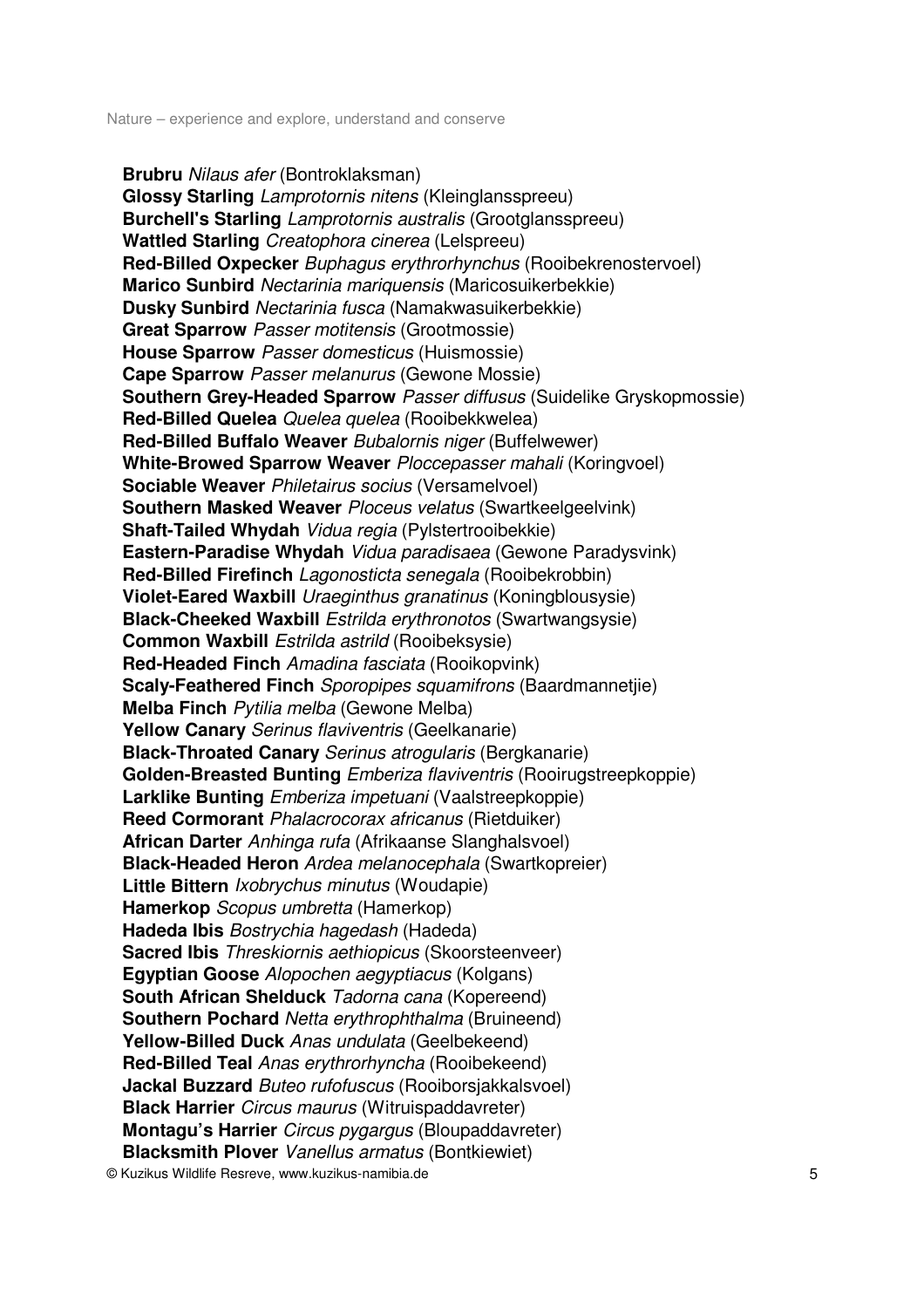© Kuzikus Wildlife Resreve, www.kuzikus-namibia.de 6 **Caspian Plover** Charadrius asiaticus (Asiatiese Strandkiewiet) **Common Sandpiper Actitis hypoleucos (Gewone Ruiter) Wood Sandpiper** Tringa glareola (Bosruiter) **Greenshank** Tringa nebularia (Gewone Groenpootruiter) **African Black Swift** Apus barbatus (Afrikaanse Swartwindswael) **African Palm Swift** Cypsiurus parvus (Afrikaanse Palmwindswael) **Giant Kingfisher** Ceryle maxima (Reuse Visvanger) **Malachite Kingfisher** Alcedo cristata (Kuifkopvisvanger) **Lesser Honeyguide** Indicator minor (Kleinheuningwyser) **Crested Barbet** Trachyphonus vaillantii (Kuifkophoutkapper) **Red-Breasted Swallow** Hirundo semirufa (Rooiborsswael) **White-Throated Swallow** Hirundo albigularis (Witkeelswael) **Brown-Throated Martin** Riparia paludicola (Afrikaanse Oewerswael) **White-Necked Raven** Corvus albicollis (Withalskraai) **Pied Crow** *Corvus albus* (Witborskraai) **Olive Thrush** Turdus olivaceus (Olyflyster) **Mountain Chat** Oenanthe monticola (Bergwagter) **Cape Robin** Cossypha caffra (Gewone Janfrederik) **Karoo Robin** Erythropygia coryphoeus (Slangverklikker) **Cape-Reed Warbler** Acrocephalus gracilirostris (Kaapse Rietsanger) **African Marsh Warbler** Acrocephalus baeticatus (Kleinrietsanger) **Fan-Tailed (Zitting) Cisticola** Cisticola juncidis (Landeryklopkloppie) **Grey-Backed Cisticola** Cisticola subruficapillus (Grysrugtinktinkie) **Fiscal Flycatcher** Sigelus silens (Fiskaalvlieevanger) **Cape White-Eye** Zosterops pallidus (Kaapse Glasogie) **Cape Wagtail** Motacilla capensis (Gewone Kwikkie) **African Pied Wagtail** Motacilla aguimp (Bontkwikkie) **Bokmakierie** Telophorus zeylonus (Bokmakierie) **Southern Red Bishop** *Euplectes orix* (Suidelike Rooivink) **White-Breasted Cormorant** Phalacrocorax carbo (Witborsduiker) **Goliath Heron** Ardea goliath (Reuse Reier) **African Black Duck** Anas sparsa (Swarteend) **African Fish Eagle** Haliaeetus vocifer (Visarend) **Black Eagle** Aquila verreauxii (Witkruisarend) **Honey Buzzard** Pernis apivorus (Wespedief) **Common Moorhen** Gallinula chloropus (Grootwaterhoender) **Black Crake** Amaurornis flavirostris (Swartriethaan) **Grey Plover** Pluvialis squatarola (Grysstrandkiewiet) **Burchell's Coucal** Centropus burchellii (Geowne Vleiloerie) **Alpine Swift** Apus melba (Witpenswindswael) **Bradfield's Swift** Apus bradfieldi (Muiskleurwindswael) **Speckled Mousebird** Colius striatus (Gevlekte Muisvoel) **Pied Kingfisher** Ceryle rudis (Bontvisvanger) **Longbilled Lark** Certhilauda curvirostris (Langbeklewerik) **Namaqua Warbler** Phragmacia substriata (Namakwasanger)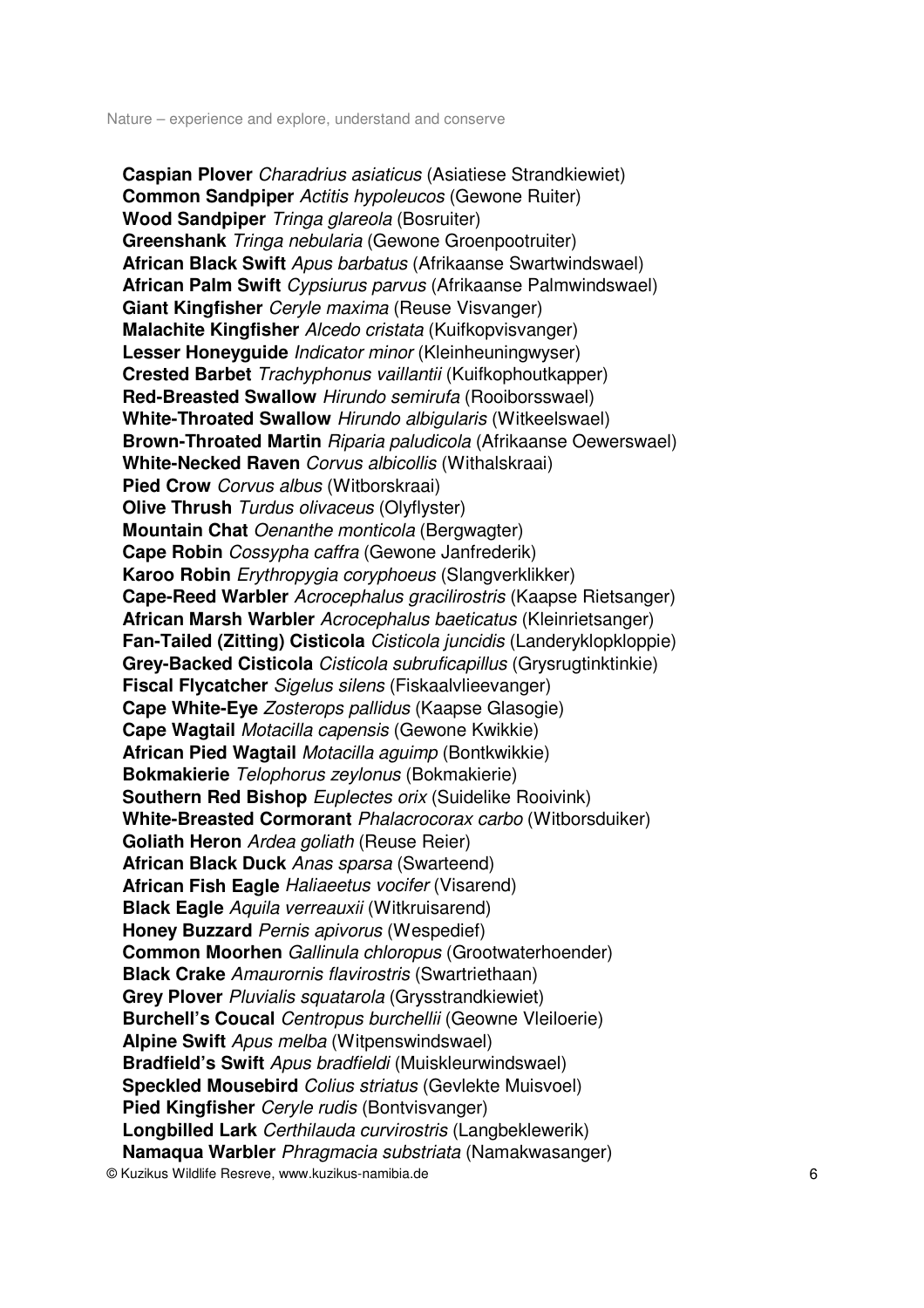**Pale-Winged Starling** Onychognathus nalouroup (Bleekvlerkspreeu) **White-Throated Canary** Serinus albogularis (Witkeelkanarie) **Cape Bunting** Emberiza capensis (Rooivlerkstreepkoppie) and many more…

# **REPTILES**

 **Kalahari tented or serrated tortoise** Psammobates oculfer (Skulprandskilpad) **Leopard or mountain tortoise** Geochelone pardalis (Bergskilpad) **Bibron's thick toed gecko** Pachydactylus bibronii (Bibron se geitjie) **Cape thick toed gecko** Pachydactylus capensis (Kaapse dweggeitjie) **Common barking gecko** Ptenopus garrulous maculatus (Gewone blafgeitije) **Giant ground gecko** Chondrodactylus angulifer (Groot grondgeitjie) **Kalahari ground gecko** Colopus w. wahlbergii (Kalahari grondgeitjie) **Rough thick toed gecko** Pachydactylus rugosus (Skurwe geitije) **Speckled gecko** Pachydactylus punctatus (Gespikkelde geitjie) **Turner's thick toed gecko** Pachydactylus turner\* **Schinz's beaked blind snake** Rhinotyphlops shinzi (Hakneus blindeslang) **Boyle's blind snake** Typhlops boylei (Boyle se blindeslang) **Peter's thread snake** Leptotyphlops scutifrons (Peter se draadslang) **African rock python** Python natalensis (Afrika rotsluislang\*) **Brown house snake** Lamprophis fuliginosus (Bruin huis slang) **Mole snake** Pseudaspis cana (Molslang **Dwarf beaked snake** Dipsina multimaculata (Dweghaakneusslang) **Karoo sand snake/ whip snake** Psammophs notosticus (Karoo sweepslang) **Fork-marked sand snake** Psammophis leightoni trinasalis (Vurkmerksandslang) **Bi-coloured quill-snouted snake** Xenocalamnus b. bicolor (Tweekleur spitsneuslang\*) **Southern burrowing asp** Atractaspis bibronii (Bibron se haaktandslang) **Sundevall's shovel snout** Prosymna s. sundivallii (Sundevall se geaafneusslang) **Two-striped shovel-snout** Prosymna bivittata (Tweestreep graafneusslang\*) **Eastern tiger snake** Telescopus semiannulatus (Oostelike tierslang\*) **Common/rhombic egg eater** Dasypeltis scabra (Gewone eiervreter) **Sundevall's greater snake** Elapsoidea sundewallii fitzsimonsi (Kalahari kousbandslang) **Cape cobra** Naja nivea (Kaapse kobra) **Horned adder** *Bitis caudalis* (Horingadders) **Puff adder** Bitis a. arietans (Poffadder) **Rock monitor** Varanus albigularis (Veldlikkewaan) **Groung agama** Agama a. aculeata (Grondkoggelmander) **Striped sandveld lizard** Nucras t. tessellate (Streep-sandveldakkedis) **Common scaled lizard** Ichnotropis squamulosa (Gewone skurwe akkedis)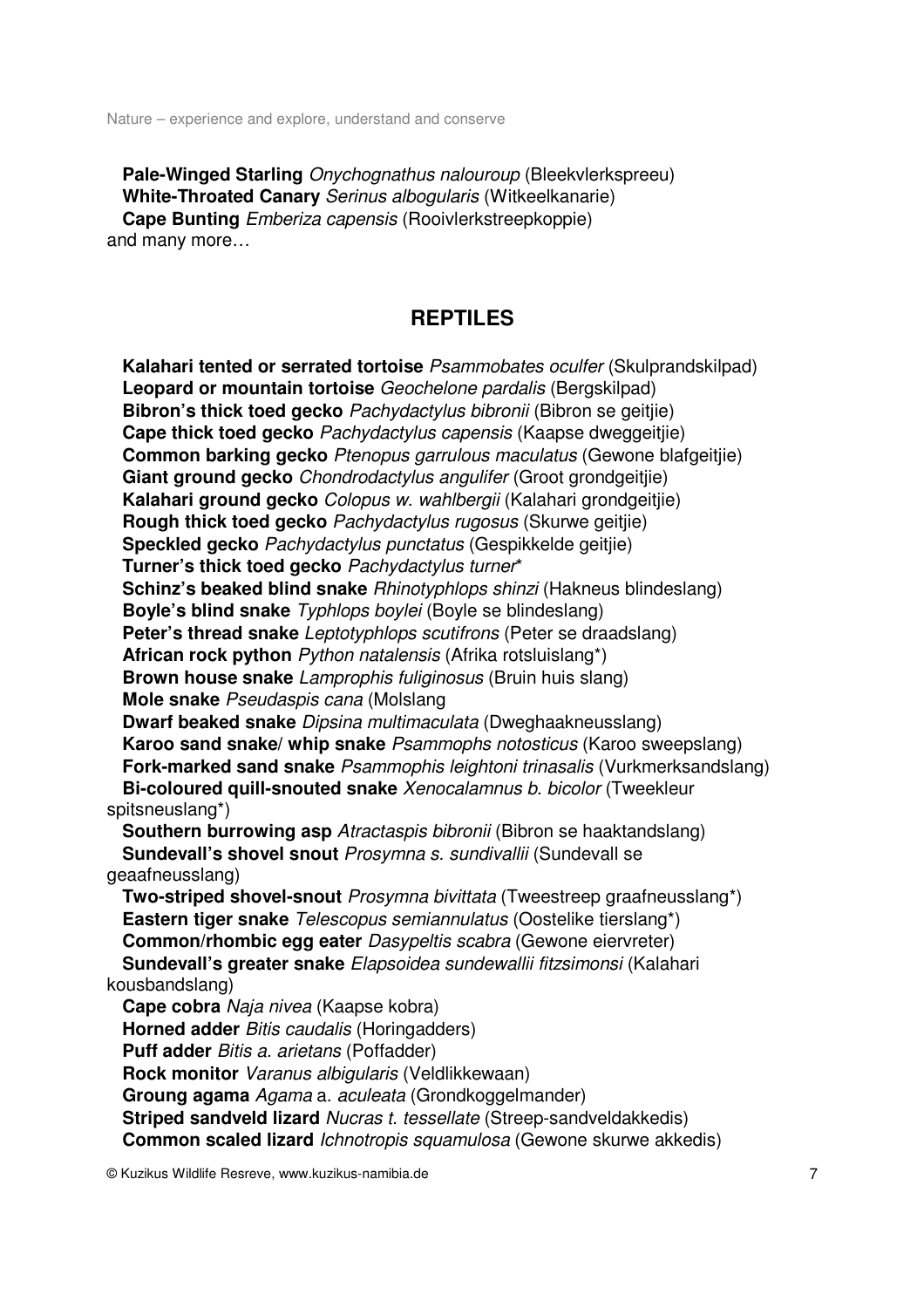**Spotted desert lizard** Merolis suborbitalis (Kol- woestynakkedis) **Bushveld lizard** Heliobolus lugubris (Bosveldakkedis) **Spotted sand lizard** Pedioplanis l. lineoocellata

**Striped bling legless skink** *Typhlosaraurus I. lineatus* (Gestreepte blinde pootlose skink)

 **Gariep blind legless skink** Typhlosaurus gariepensis (Gariep blinde pootlose skink) **Sundevall's writhing skink** Lygosoma sundevallii (Sundevall se wriemelskink) **Cape skink** Mabuya capensis (Kaapse skink)

 **Western three striped skink** Mabuya occidentalis (Westelike driestreep skink) **Variegated skink** Mabuya variehata (Gespikkelde skink)

**Striped skink** Mabuya striata sparsa (Gestreepte skink)

**Kalahari tree skink** Mabuya spilogaster (Kalahari boomskink)

 **Leonhard's spade snouted worm lizard** Monopeltis leonhardi (Leonhard se graafneus wurm

akkedis)

 **Cape spadde snouted worm lizard** Monopletis capensis (Kaapse graafneus wurm akkedis)

 **Slender spade snouted worm lizard** Monopeltis sphenorhynchus mauricei (Skraal graafneur wurm

akkedis)

**Blunt tailed worm lizard** Dalophia pistillum (Stompstert wurmakkedis)

 **Kalahari round headed worm lizard** Zygaspis quadrifrons (Kalahari rondekop wurmakkedis)

# **Mammals**

 **Eland** Taurotragus oryx **Greater** Kudu Tragelaphus strepsiceros **Gemsbok** Oryx gazelle **Red hartebeest** Alcelaphus buselaphus (Rooihartebees) **Blesbok** Damaliscus albifrons **Blue Wildebeest** Connochaetes taurinus (Blouwildebees) **Black Wildebeest** C. gnou **Springbuck** Antidorcas marsupialis (Springbok) **Common Duiker** Sylvicapra grimmia (Gewone duiker) **Steenbuck** Raphicerus campestris (Steenbok) **Impala** Aepyceros melampus **Burchells Zebra** Equus quagga burchellii **Warthog** Phacochoerus africanus **Giraffe** Giraffa camelopardalis giraffa **Black rhino** Diceros bicornis bicornis **Pangolin** Manis temminckii (Ietermagog) **Aardvark** Orycteropus afer\* (Ertvark) **Honey badger** Mellivora capensis (Ratel)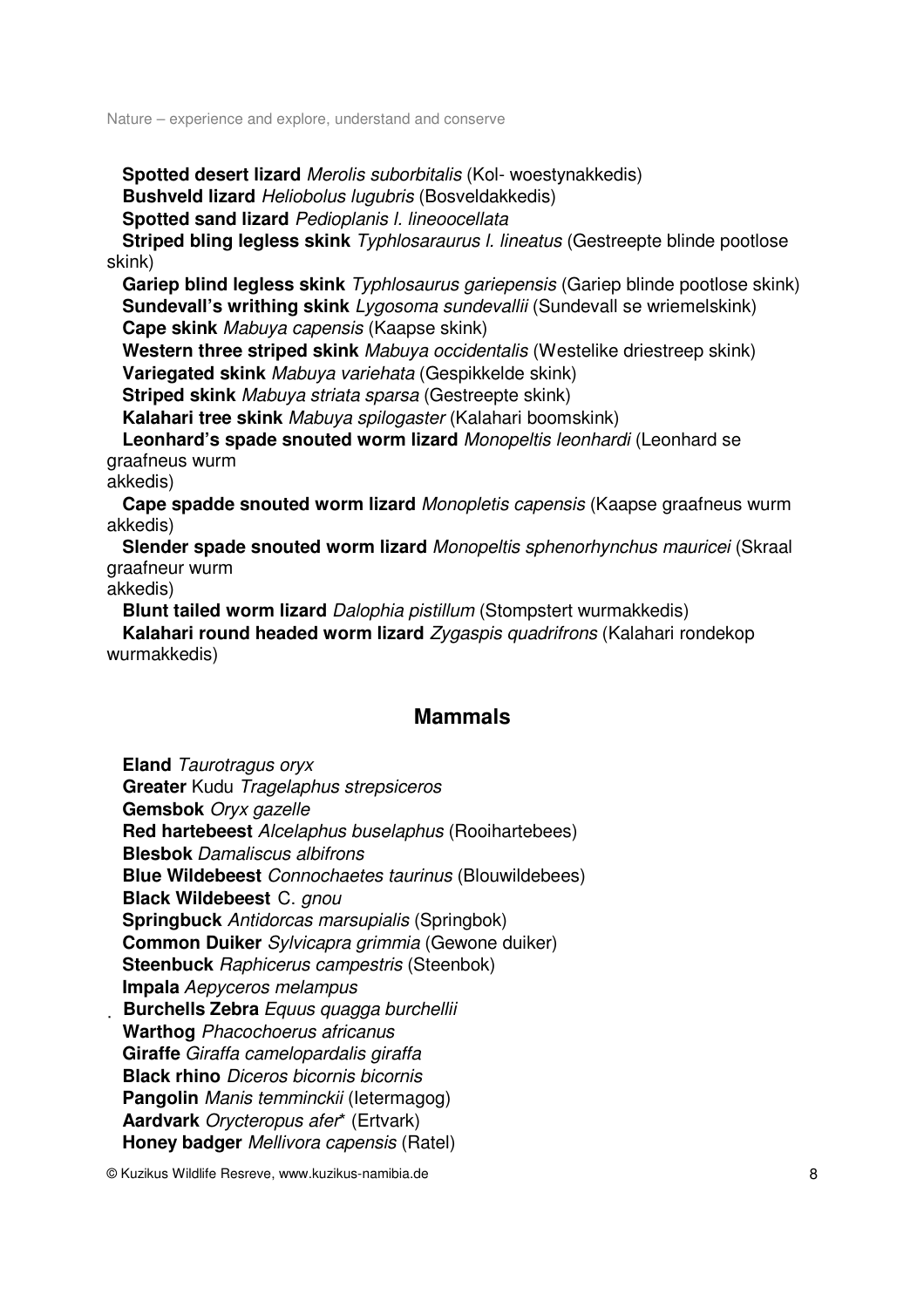**Bat-eared fox** Otocyon megalotis (Bakoor jackals) **Cape fox** Vulpes chama (Foks) **Springhare** Petedes capensis (Springhaas) **Cape Hare** Lepus capensis **Yellow Mongoose** Cynictis penicillata (Geel meerkat) **Meerkat** Suricata suricatta (Stokstertmeerkat) **Cape ground squirrel** Xerus inauris (Waaierstertmeerkat) **Small Spotted cat Felis nigripes African Wildcat Felis lybica (Wildekat) Aardwolf** Proteles cristatus (Aardwolf) **Striped polecat** *Ictonyx striatus* (Muishond) **Black-backed Jackal** Canis mesomelas (Jakkals) **Black-tailed tree rat** Thallomys nigricauda **Brant's whistling rat Parotomys brantsii Brown hyaena** *Hyaena brunnea* (Bruin hyena) **Damara molerat** Cryptomys damarensis (Damara molrot) **Cape Porcupine** Hystrix africaeaustralis (Ysrervark) **Caracal** Felis caracal (Rooikat) **Small spotted genet** Genetta genetta **Slender mongoose** Galerella sanguinea **Rock dassie** Procavia capensis (Dassie) **Egyptian free-tailed bat** Tadarida aegyptiaca\* **Cape serotine bat** Eptesicus capensis\* **Common slit-faced bat** Nycteris thebaica\* Dent's horseshoe bat **Rhinolophus denti\* Scrub hare** Lepus saxatilis \* Unconfirmed for this area but possibly present

# **INVERTEBRATES**

# **Scorpions**

 **Burrowing scorpions** Family Scorpionidae Opistophthalmus latimanus, O. glabifrons **Thick-tail scorpions** Family Buthidae Parabuthus capensis, transvaalicus

# **Centipedes**

# **Spiders**

 **Banded garden spider** Family Araneidae Argiope spp. **Daddy long legs** Family Pholcidae Smeringopus sp.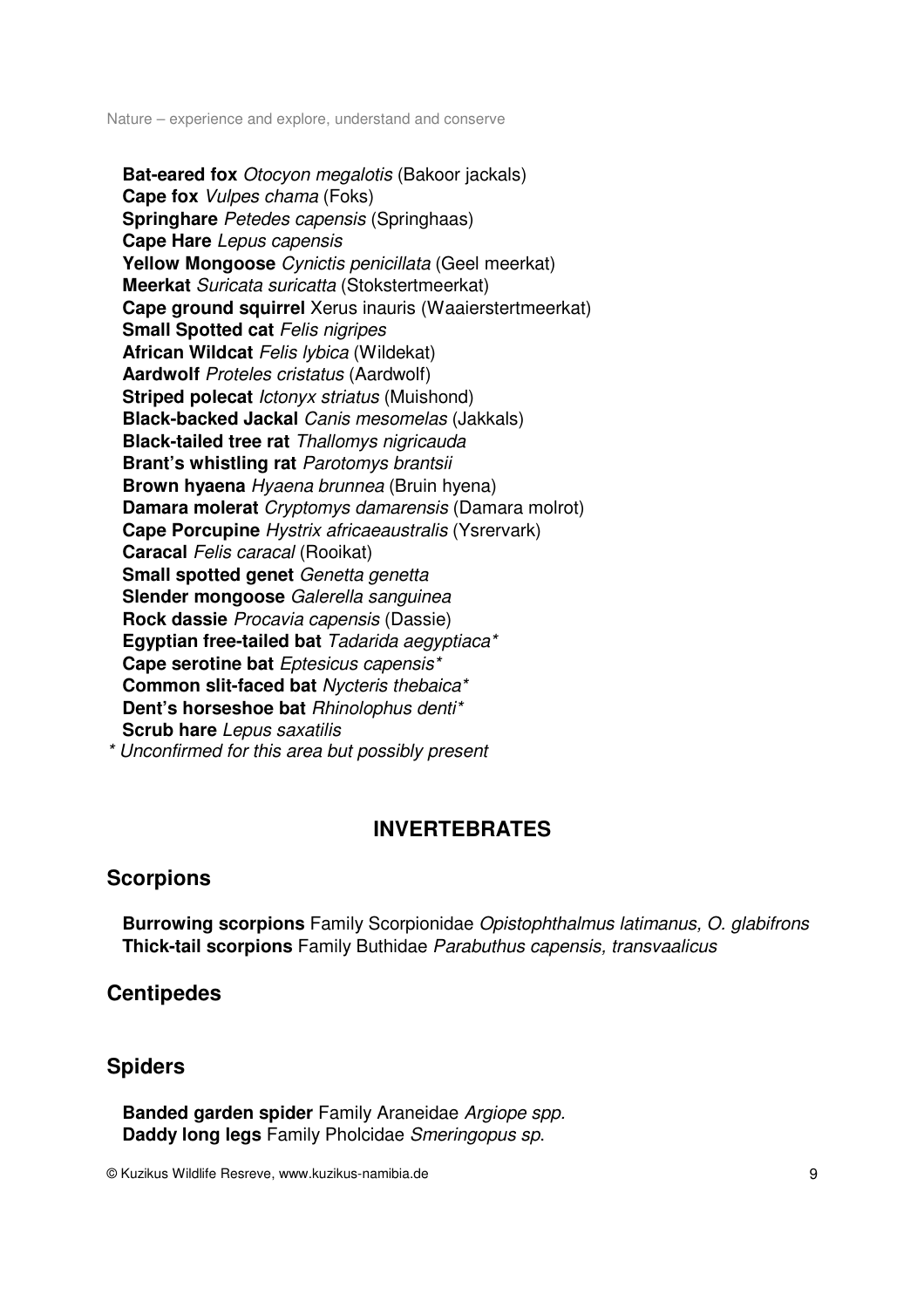**Wall crab spider** Family Selenopidae Selenops sp. **Spitting spider** Family Scytodidae Syctodes sp. **Sac spider** Family Corinnidae Cheiracanthium lawrencii **Black widow** Family Theridiidae Latrodectus sp. **Brown widow** Family Theridiidae Latrodectus geometricus **Roman or Sun spiders** Family Solifugae

## **Insects**

 **Silverfish** Order Thysanura **Bristletails** Order Argeognatha **Mayflies** Order Ephemeroptera **Common pond damsel** Order Odonata Ceriagron glabrum **Riffle Sprite** Pseudagrion sublacteum **March bluetail** Ischnura senegalensis **Swamp bluet** Africallagma glaucum **Blue emperor** Anax imperator **Red-veined dropwing** Trithemis arteriosa **Dark dropwing** Trithemis furva **Julia skimmer** Orthetrum Julia **Branded groundling** Brachythemis leucosticte **Wandering glider** Pantala flavescens **American Cockroach** Order Blattodea Periplaneta Americana **German cockroach** Blatella germanica **Cockroach** Bantua sp. **Cockroach** Derocalymma sp. **Tree cockroach** Gyna caffrorum **Cockroach** Tivia termes **Cockroach** Supella dimidiate **Northern harvester termite** Order Isoptera Hodotermes mossambicus **Snouted harvester termite** Trinervitermes sp. **Leaf mantid** Order Mantodea Phyllocrania paradoxa **Flower mantid** Harpagoantis tricolour **Mantid** Oxypiloidea tridens **Bark mantids** Tarachodes spp. **Giant mantid** Sphodromantis gastrica **Mantid** Miomantis spp. **Grass mantid** Pyrgomantis rhodesica **Ground mantids** Ligariella spp. **Mantid** Compsothespis spp. **Stick mantid** Popa undata **Mantid** Hoplocoryphella grandis **Mantid** Sibylla pretiosa **Cone-headed mantid** Empusa guttula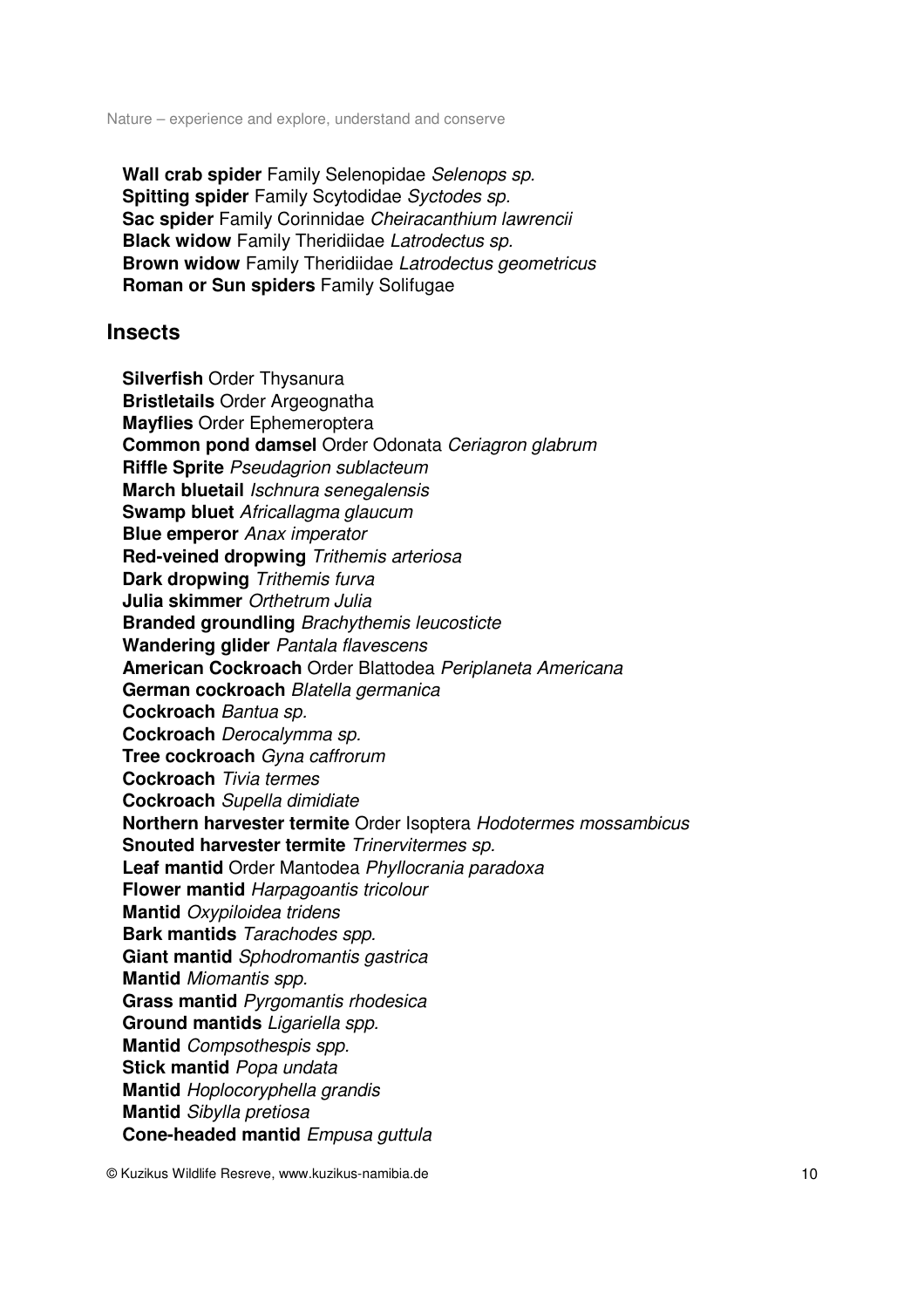© Kuzikus Wildlife Resreve, www.kuzikus-namibia.de 11 **Cone-headed mantid** Idolomorpha dentifrons **Long horned earwigs** Order Dermaptera Labidula riparia **Long horned earwigs** Euborellia annulipes **King crickets** Order Orthoptera Onosandrus spp. **King crickets** Nasidius spp. **Dune crickets** Family Schizodactylidae **Corn crickets** Family Bradyporidae **Leaf Katydids** Phaneroptera spp. **Acacia katydid** Terpnistria zebrata **Cone-headed Katydid** Ruspolia spp. **Winged predatory katydid** Clonia wahlbergi **Bark Katydid** Cymatomera denticollis **Common garden cricket** Gryllus bimaculatus **Cricket** Platygryllus spp. **Mole crickets** Family Gryllotalpidae **Pygmy mole crickets** Family Tridactylidae **Groundhoppers** Family Tetrigidae **Grashoppers** Pseudothericles spp. **Saw backed locusts** Hoplolopha spp. **Rain locusts** Lamarckiana spp. **Locust** Stolliana angusticornis **Toad grasshoppers** Batrachotetrix stolli **Stone grasshoppers** Trachypetrella **Green milkweed locust** Phymateus viridipes **Koppie foam grasshopper** Dichtyophorus spumans **Elegant grasshopper** Zonocerus elegans **Short horned grasshoppers** Truxalis spp. **Common stick grasshopper** Acrida acuminate **Short horned grasshoppers** Truxaloides spp. **Green tree locust** Cyrtacanthacris aeruginosa **Brown locust** Locustana pardalina **Garden locust** Acanthacris ruficornis **Tree locust** Anacridium moestum **Desert locust** Schistocerca gregaria **Locust** Schistocerca gregaria **Locust** Gastrimargus spp. **Locust** Heteracris spp. **Vlei grasshopper** Paracinema tricolour **Grasshopper** Orthoctha dasycnemis **Rock grasshopper** Conistica saucia **Burrowing grasshopper** Acrotylus spp. **Grasshoppers** Tmentanota spp. **Blue wing** Sphingonotus scabriculus **Grasshoppers** Rhhachitopis spp. **Grashoppers** Catantops humeralis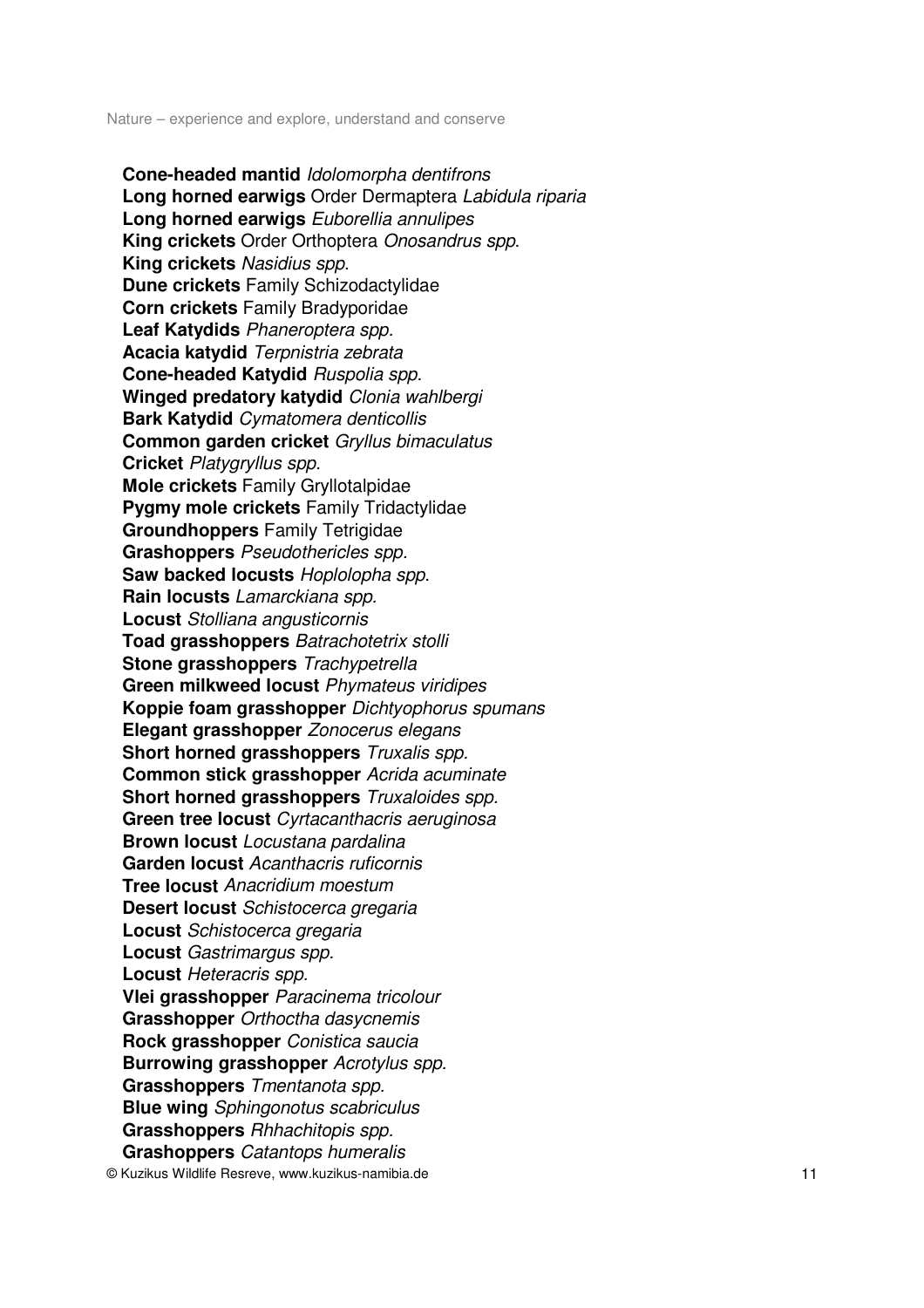**Grashoppers** Eyprepocnemis plorans **Yellow wings** Oedaleus spp. **Giant stick insect** Order Phasmatodea Plophus reyi **Booklice** Order Psocoptera Family Liposcelidae **Common barklice** Family Psocidae **Barklice** Family Ectopsocidae **Barklice** Family Peripsocidae **Biting bird lice** Order Phthiraptera Family Menoponidae **Bird lice** Family Philopteridae **Plant bugs** Order Hemiptera Deraecoris spp. **Olive Lace bug** Plerochila australis **Millipede assassin** Ectrichodia cruax **Metallic assassin bugs** Glymmatophora spp. **Ant wolves** Holoptilus spp. **Grass assassin** Lopodytes grassator **Assassin bug** Oncocephalus annulipes **Flower assassin** Rhinocoris segmentarius and many more…

# **PLANTS**

#### **Grasses**

 **Long-awned grass** Aristida stipitata **Annual three awn** Aristida adscensionis **Tassel three awn** Aristida congesta **Lehmann's love grass** Eragrostis lehmanniana **Blougras** Eragrostis annulata **Besembiesie** Eragrostis porosa **Tick grass** Eragrostis echinochloidea (bosluisgras) **Giant three awn** Aristida meridionalis **Pearly Love grass** Eragrostis rotifer **Kalahari sourgrass** Schmidtia kalahariensis **Small bushman grass** Stipagrostis obtusa (Klein boesmangras) **Bur bristle Grass** Setaria verticillata **Dropseed** Sporobolus fimbriatus **Pan Dropseed** Sporobolus ioclados **Tall bushman grass** Stipagrostis ciliata (langbeenboesmangras) **Silky Bushman grass** Stipagrostis uniplumis **Blue Buffalo grass** Cenchrus ciliaris **Fearther-Top chloris** Chloris virgata **Large Carrot seed grass** Tragus racemosus **Perennial Red Top** Melinis repens **Herring- or Fishbone-grass** Pogonarthria squarrosa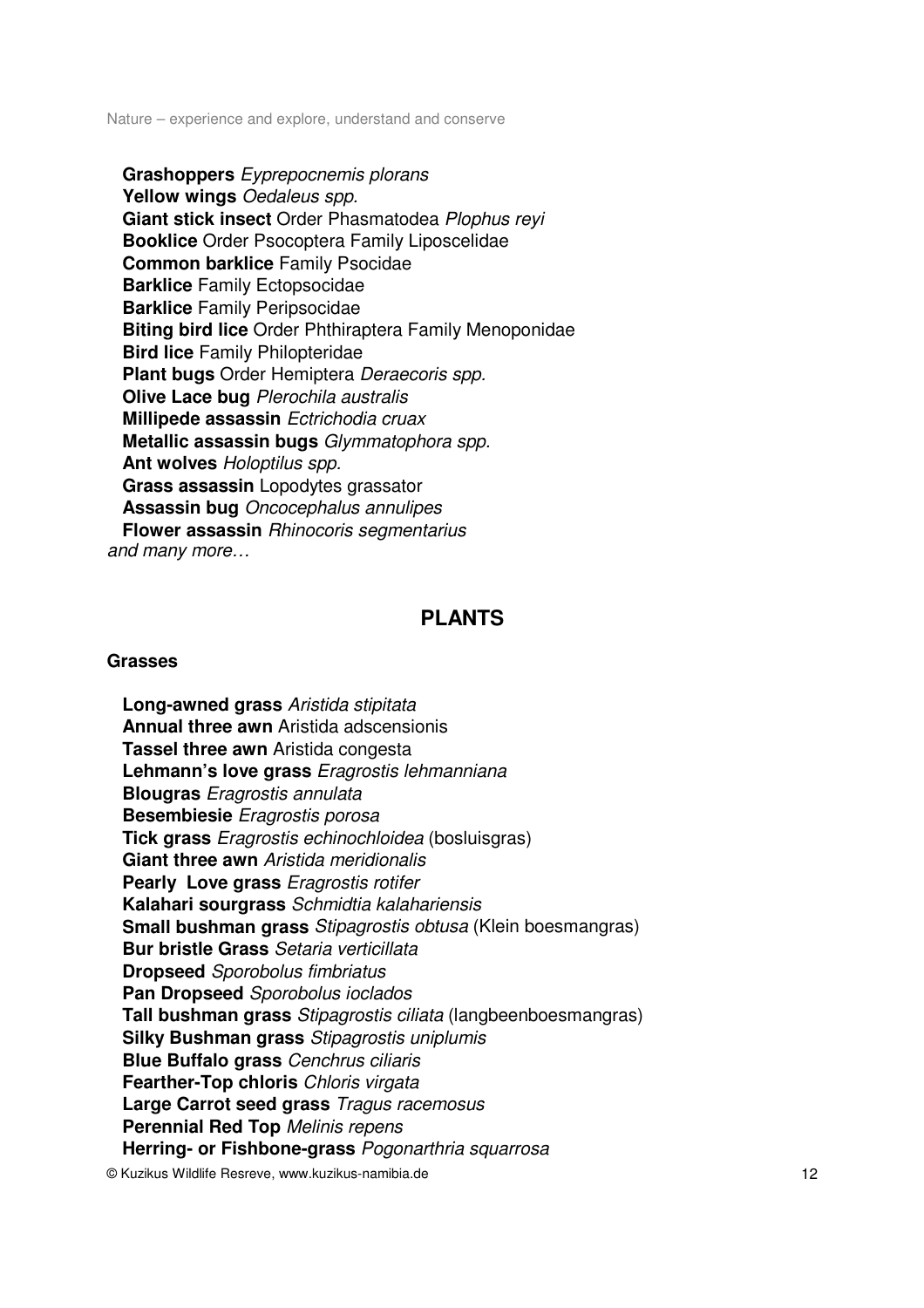**Annual hairy fishbone grass** Pogonarthria fleckii **Velvety funger - grass** Digitaria velutina **Qick Grass** Cyndon dactylon

#### **Bulbs**

 **Bushman poison bulb** Boophane disticha (gifbol) **Lilies** Crinum foetidum **Lilies** Crinum minimum **Vleilelie** Nerine laticoma **Aandblommetjie** Pancratium tenuifolium

#### **Creepers**

 **Volstruisdruiwe** Gisekia africana **Skaapertjie** Indigofera alternans **Elands pea** Senna italica arachoides **Dubbeltjie** Tribulus z. zeyheri **Snapdragon family** Aptosimum elongatum **Wild cucumber** Cucumis africanus (springbokkomkommer) **Tsamma melon** Citrullus lanatus **Bougainvillea family** Boerhavia r. repens

## **Herbs**

 **Katstert** Hermbstaedtia fleckii **Mexican Poppy** Argemone ochroleuca (Bloudissel)(Invasive) **Lusernbos** Hermannia tomentosa **Koorsbossie** Dicoma capensis **Wild everlasting** Helichrysum argyrosphaerum (Sewejaartjie) **Botterblom** Hirpicium gazanioides **Wild sunflower** Verbesina encelioides (Wilde sonneblom) **Misbredie** Amaranthus praetermissus **Kwasbossie** Sericorema remotiflora **Tumbleweed** Acrotome inflate (Tolbossie) **Daisy family** Nolletia arenosa

## **Shrubs**

**Candle thorn** Acacia h. hebeclada (Trassiebos)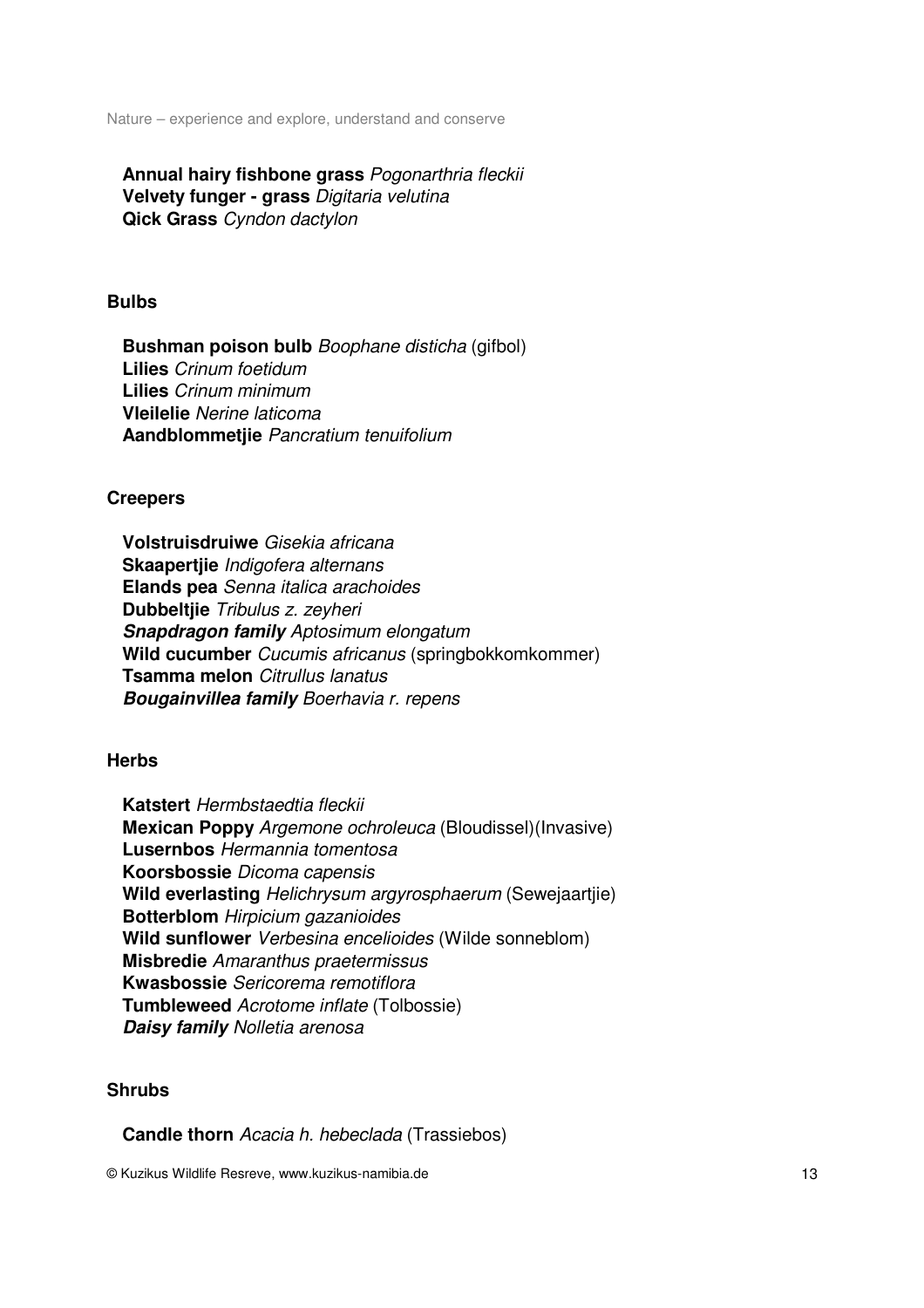**Backthron** Acacia mellifera (Swarthaak) **Sickle bush** Dichrostachys cinerea africana (Sekelbos) **Blue bush** Lebeckia linearifolia (Bloubos) **Velvit raisin** Grevia flava (Fluweelrosyntjiebos) **Kareebos** Lycium cinereum **Kalahari currant** Rhus tenuinervis (Kalahari taaibos) **Three thorn** Rhigozum trichotomum (Driedoring) **Wolbos** Lagerra decurrens **Sandganna** Plinthus sericeus **broombushes** Crotlaria spp. (Besembossies) **Elands bean** Elephantorrhiza elephantine (Elands boontjie) **Hermannia burchelli Nieshout** Convolvulus ocellatus **January bush** Gnidia polycephala (Januarie bos) **Koegab, koffiepit, rolvarkie** Aptosimum spp. **Perdebos** Monechma genistefolium **Blouganna** Monechma incanum **Meerkatkaroo** Pentzia calcarea **Botterblom** Hirpicium echinus **Wild asparagus** Asparagus bechuanicus**,** A. cooperi **Sandveld asparagus** Asparagus nelsii **Wilde stokroos** Pavonia senegalensis **Cacao family** Hermannia burchellii **Coffee family** Kohautia caespitose **Kapok bush** Eriocephalus cf. merxmuelleri

## **Trees**

 **Camelthorn** Acacia aerioloba (Kameeldoring) **Buffalo-thorn** Ziziphus mucronata (Blinkblaar wag-n-bietjie) **Shepherd's Tree Boscia albitrunca (Witgat) Mesquite** Prosopis grandulosa (Suidwesdoring) **Worm-bark false thorn** Albizia anthelmintica (Arub) **Silver cluster-leaf** Terminalia sericea (vaalboom)